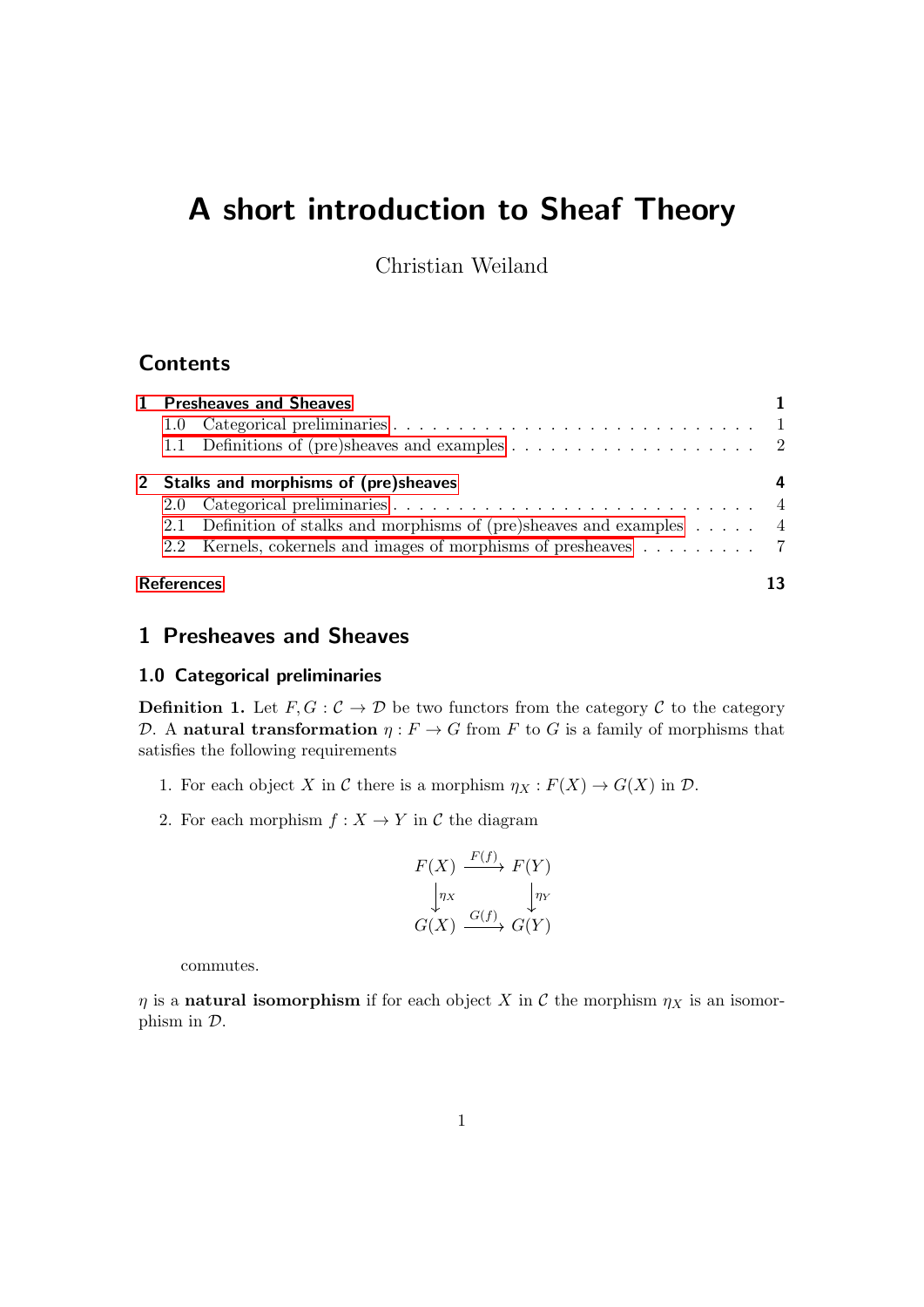#### <span id="page-1-0"></span>1.1 Definitions of (pre)sheaves and examples

For us a category C will be usually one of the following: Sets, Ab, Rings,  $R - Mod$ . In any case the underlying structure of the objects of  $C$  will be sets so that we can talk about elements of objects of  $\mathcal{C}$ .

**Definition 2.** Suppose G and C are categories. A C-valued presheaf on G is a functor

$$
F:\mathcal{G}^{op}\to\mathcal{C}.
$$

If  $\mathcal G$  is small, the collection of all  $\mathcal C$ -valued presheaves forms a category, which we denote by  $\text{PSh}(\mathcal{G}, \mathcal{C})$ . Objects are presheaves, morphisms are natural transformations.

**Definition 3.** If X is a topological space and C is a category, we denote by  $\text{PSh}(X, \mathcal{C})$ the category of  $C$ -valued presheaves on the category

$$
\text{Open}(X) = \{ U \subset X \mid U \text{ open} \}, \quad \text{Hom}(U, V) = \begin{cases} \emptyset, & U \nsubseteq V \\ \{ i : U \hookrightarrow V \}, & U \subset V. \end{cases}
$$

Let  $F \in \text{PSh}(X, \mathcal{C})$ . Any inclusion  $U \subset V$  of open sets of X gets mapped to a  $\rho_{VU}$ :  $F(V) \rightarrow F(U)$ , a so called **restriction morphism**. Moreover if we have inclusions  $U \subset V \subset W$  of opens of X, then  $\rho_{WII} = \rho_{VII} \circ \rho_{WV}$ :



We refer to  $F(V)$  as the **sections** of F over the open set V. If  $s \in F(V)$  we sometimes write  $s|_U$  instead of  $\rho_{VU}(s)$ .

Sheaves are now just presheaves that satisfy certain conditions.

**Definition 4.** A presheaf  $F \in \text{PSh}(X, \mathcal{C})$  is a **sheaf** if it satisfies the following two conditions for any open set  $U \subset X$  and any open covering  $\{U_i\}_{i\in I}$  of  $U$ :

- <span id="page-1-1"></span>(S1) If  $s_1, s_2 \in F(U)$  are elements such that  $s_1|_{U_i} = s_2|_{U_i}$  for all  $i \in I$ , then  $s_1 = s_2$ .
- <span id="page-1-2"></span>(S2) If we have elements  $s_i \in F(U_i)$  for each  $i \in I$  with the property that  $s_i|_{U_i \cap U_j} =$  $s_j |_{U_i \cap U_j}$  for each  $i, j \in I$ , then there is an element  $s \in F(U)$  such that  $s|_{U_i} = s_i$ for each  $i \in I$ .
- We denote by  $\mathrm{Sh}(X,\mathcal{C})$  the category of C-valued sheaves on X.

**Remark 5.** [\(S1\)](#page-1-1) implies that the element s in  $(S2)$  is unique.

**Remark 6.** Note that if  $C$  is **Ab**, **Rings** or **R-Mod** we always have that for a sheaf  $F(\emptyset) = \{0\}$ : For the open  $\emptyset \subset X$  choose the empty covering with  $I = \emptyset$ :  $\{U_i\}_{i \in \emptyset}$ . Then for two sections  $s_1, s_2 \in F(\emptyset)$  the condition  $s_1|_{U_i} = s_2|_{U_i}$  is vacuously fulfilled and we conclude  $s_1 = s_2$  by [\(S1\).](#page-1-1)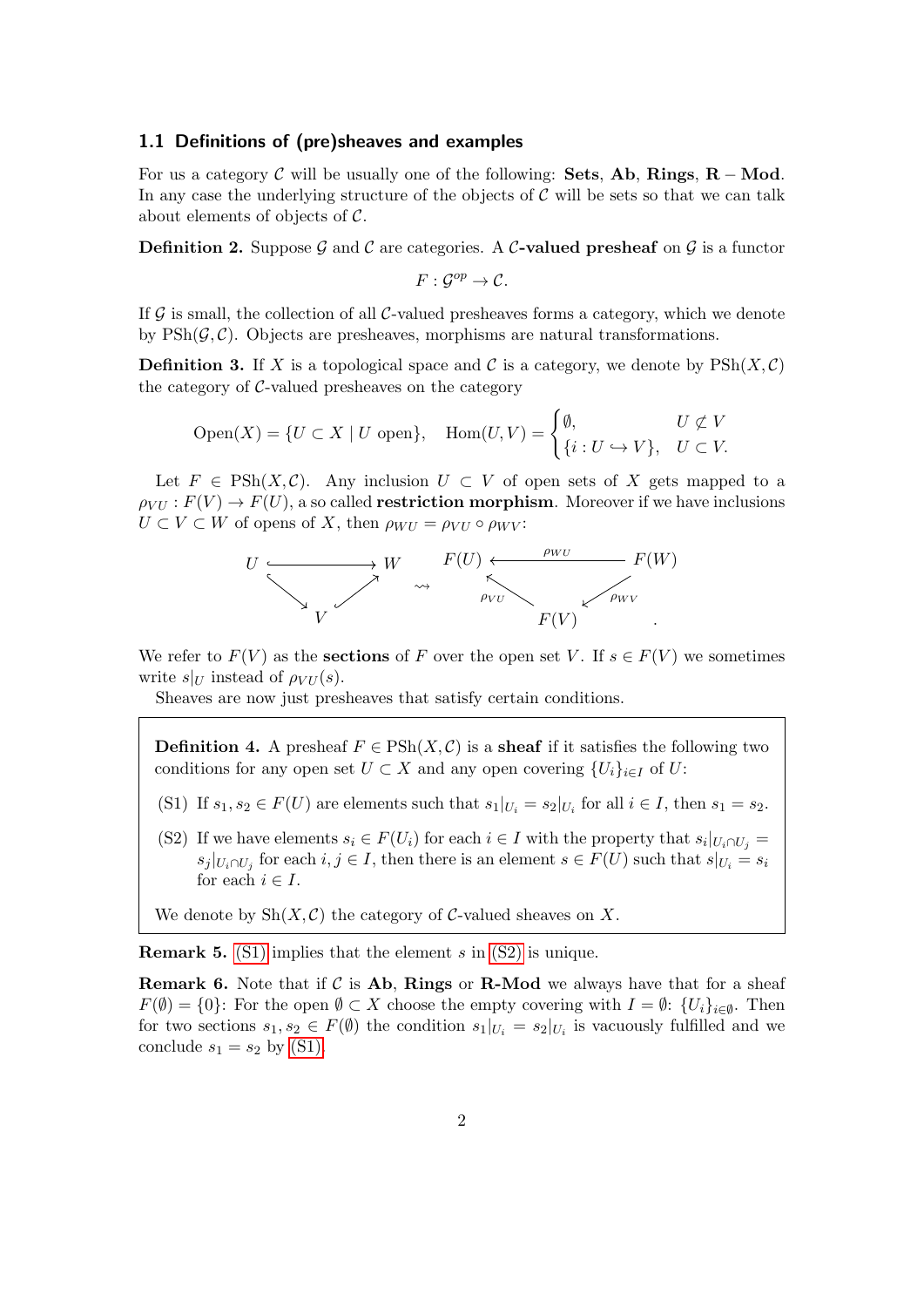So much for now with definitions. Let us train our intuition with some examples.

<span id="page-2-0"></span>**Example 7.** Let X be a space and for each open  $U \subset X$  let

$$
F(U) := \{ f : U \to \mathbb{R} \},
$$

the set of continuous real-valued functions on U. For  $U \subset V$  let further

$$
\rho_{VU}: F(V) \to F(U), \ f \mapsto f|_U
$$

be the usual restriction map. Then  $F$  is a sheaf of rings on  $X$ .

<span id="page-2-2"></span>**Example 8.** Consider the real line R and let for each open  $U \subset \mathbb{R}$ 

$$
F(U) := \{ f : U \to \mathbb{R} \mid f \text{ bounded} \}.
$$

For  $U \subset V$  let further

$$
\rho_{VU}: F(V) \to F(U), \ f \mapsto f|_U
$$

Then F is a presheaf of rings that is not a sheaf. It does satisfy  $(S1)$  but not  $(S2)$ , because gluing together bounded functions may not yield bounded functions.

<span id="page-2-1"></span>**Example 9.** Suppose  $X = \{x, y\}$  and X has the discrete topology. Set

$$
F({x}) = \mathbb{R}, \quad F({y}) = \mathbb{R}, \quad F({x, y}) = \mathbb{R} \oplus \mathbb{R} \oplus \mathbb{R}.
$$

Let the two (non-trivial) restrictions maps be projection two the first and second factor.  ${x}$  and  ${y}$  form an open covering of  ${x, y}$  and the two restrictions to them of the distinct sections  $(0, 1, 1), (0, 1, 2) \in F({x, y})$  are the same. Hence [\(S1\)](#page-1-1) is not satisfied and  $F$  is a presheaf that is *not* a sheaf. Note that  $(S2)$  holds true, though.

**Example 10.** Let  $X$  be a space and let  $G$  be an abelian group. The **constant sheaf**  $F_G$  on X determined by G is defined as follows. Give G the discrete topology and for an open  $U \subset X$  let

$$
F_G(U) := \{ f : U \to G \}
$$

be the group of all continuous maps from  $U$  to  $G$ . Then with the usual restriction maps

$$
\rho_{VU}: F_G(V) \to F_G(U), f \mapsto f|_U
$$

 $F_G$  is a sheaf of abelian groups. Note that on every connected open U any  $f \in F_G(U)$ must be constant and conversely any choice of a constant map  $U \to G$  is, of course, continuous. Hence  $F_G(U) \approx G$  and the name "constant sheaf". If U is an open set whose connected components are also open (this is always the case in locally connected spaces), then  $F_G(U)$  is a direct product of copies of G, one for each connected component of  $U$ .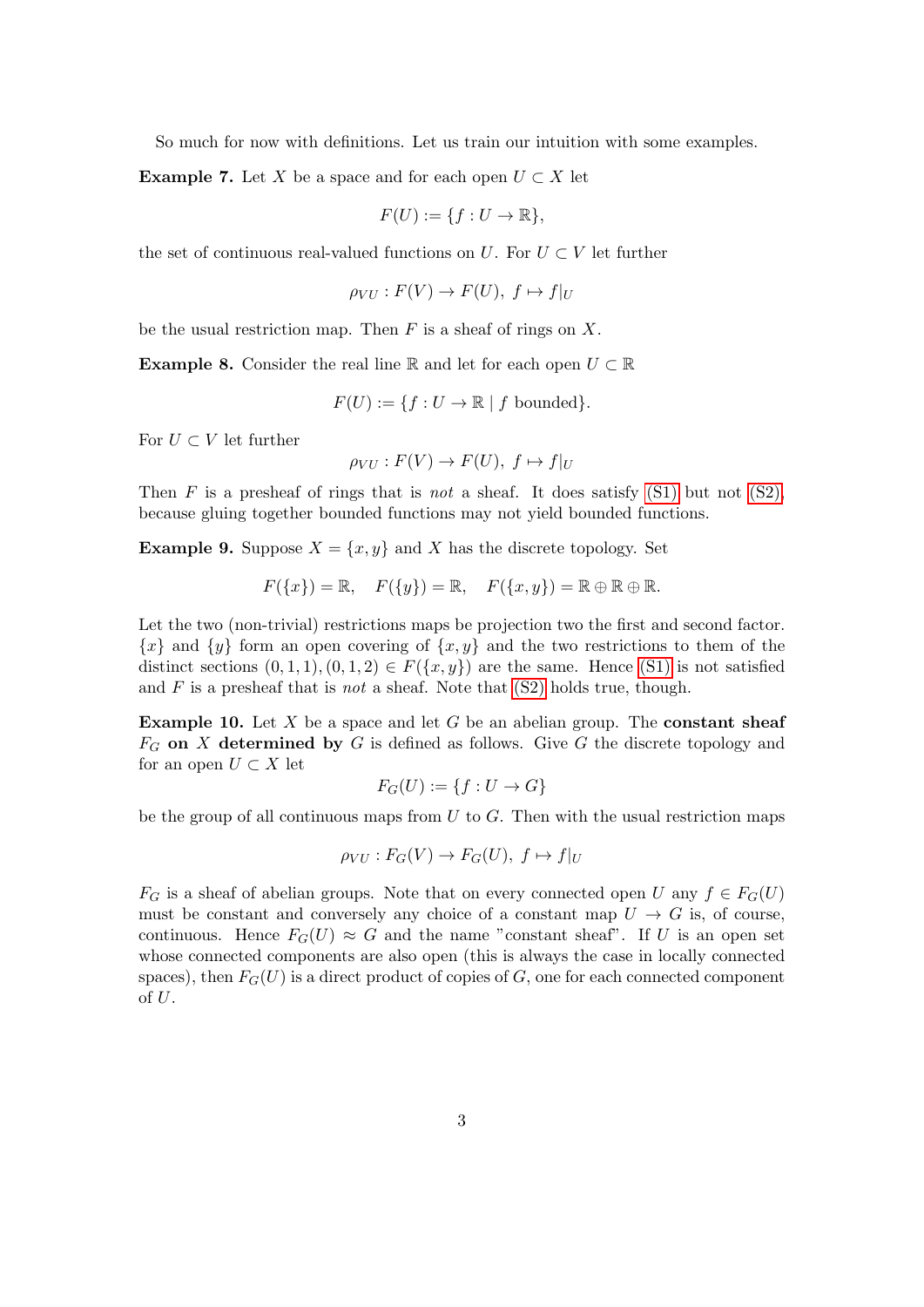## <span id="page-3-0"></span>2 Stalks and morphisms of (pre)sheaves

#### <span id="page-3-1"></span>2.0 Categorical preliminaries

**Definition 11.** A directed set  $(I, \leq)$  is a nonempty set I together with a *reflexive* and transitive relation  $\leq$  with the property that for each  $i, j \in I$  there is a  $k \in I$  such that

$$
i \le k \quad \text{and} \quad j \le k.
$$

**Definition 12.** Let  $(I, \leq)$  and be a directed set and  $\{G_i\}_{i\in I}$  be a family of abelian groups indexed by I. For all  $i \leq j$  let further  $f_{ij}$  :  $G_i \rightarrow G_j$  be a homomorphism such that

- 1.  $f_{ii}$  is the identity on  $G_i$ ,
- 2.  $f_{ik} = f_{jk} \circ f_{ij}$  for all  $i \leq j \leq k$ .

Then  $(G_i, f_i)_{i \in I}$  is called a **direct system of abelian groups** over *I*.

Given a direct system  $(G_i, f_i)_{i \in I}$  of abelian groups, define the following equivalence relation on the disjoint union  $\bigsqcup_{i\in I} G_i$  of the groups  $G_i$ : For  $x_i \in G_i$  and  $x_j \in G_j$  we let  $x_i \sim x_j$  if and only if there is a k with  $i, j \leq k$  and  $f_{ik}(x_i) = f_{jk}(x_j)$ .

**Definition 13.** Let  $(G_i, f_i)_{i \in I}$  be a direct system of abelian groups, then the **direct** limit of this system is defined by

$$
\varinjlim G_i := \bigsqcup_{i \in I} G_i \Bigg/ \sim,
$$

where the equivalence relation on the right hand side is the one described above.

The direct limit naturally carries an abelian group structure: Given equivalence classes [x<sub>i</sub>] and [x<sub>j</sub>] with  $x_i \in G_i$  and  $x_j \in G_j$  there is a  $k \in I$  with  $i, j \leq k$  and we define

$$
[x_i] + [x_j] := [f_{ik}(x_i) + f_{jk}(x_j)].
$$

One only has to check that this is well defined, which is a nice exercise.

Proposition 14. The direct limit of a direct system of abelian groups is an abelian group.  $\Box$ 

#### <span id="page-3-2"></span>2.1 Definition of stalks and morphisms of (pre)sheaves and examples

**Definition 15.** Let X be a topological space,  $F \in \text{PSh}(X, \mathcal{C})$  a presheaf and assume that the category C is cocomplete. Then for  $x \in X$  we define

$$
F_x := \varinjlim_{U \ni x} F(U),
$$

where the direct limit is taken over all open neighborhoods  $U$  of  $x$ .  $F_x$  is called the stalk of  $F$  at  $x$ .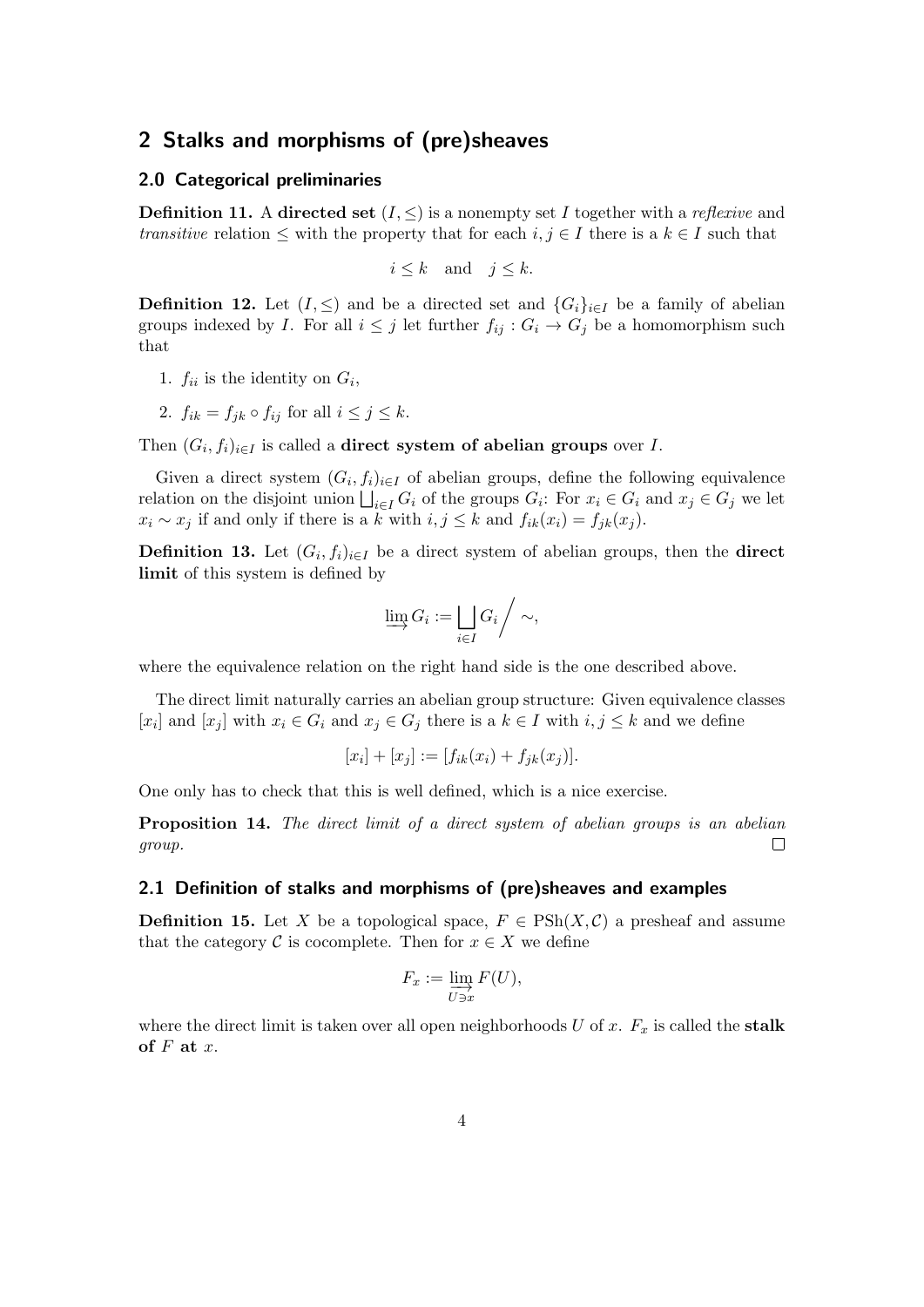An element of the stalk  $F_x$  is represented by a pair  $(U, s)$ , where  $s \in F(U)$  is a section and U is an open neighborhood of x. Two such pairs  $(U, s)$  and  $(V, t)$  are equivalent if there is an open neighborhood W of x with  $W \subset U \cap V$  and  $s|_W = t|_W$ . This is why we may speak of elements of the stalk  $F_x$  as **germs** of sections of F at the point x. Sometimes we will denote a germ in  $F_x$ , represented by a pair  $(U, s)$ , by  $s_x$ .

**Example 16.** Let G be an abelian group, X be a space and  $x \in X$ . For open  $U \subset X$ we set

$$
x_*G(U) = \begin{cases} G, & \text{if } x \in U \\ \{0\}, & \text{otherwise.} \end{cases}
$$

For two open sets  $U \subset V$  we set

$$
\rho_{VU} = \begin{cases} \text{id}_G, & \text{if } x \in U \\ 0, & \text{otherwise.} \end{cases}
$$

Then we can check that it is a presheaf. But it even is a sheaf (with values in abelian groups): Suppose  $\{U_i\}$  is an open covering of the open  $U \subset X$  and  $s_1, s_2 \in x_*G(U)$ satisfy  $s_1|_{U_i} = s_2|_{U_i}$  for all i. If  $x \notin U$ , then  $s_1 = s_2 = 0$ . If  $x \in U$ , there is a  $U_i$ containing x. Because  $\rho_{UU_i}$  is just the identity, we conclude  $s_1 = s_1|_{U_i} = s_2|_{U_i} = s_2$ . If we are given sections  $s_i \in x_* G(U_i)$  with  $s_i|_{U_i \cap U_j} = s_j|_{U_i \cap U_j}$  and  $x \notin U$ , then the zero section  $s = 0$  clearly restricts to the  $s_i$  on  $U_i$ . If  $x \in U$ , then  $x \in U_i$  for some i and we set  $s = s_i$ .

If X is a T<sub>1</sub>-space, we observe that all stalks of this sheaf are  $\{0\}$  except  $(x_*G(U))_x$ , which is  $G$ . For this reason it is called a **skyscraper sheaf**.

**Definition 17.** Let  $F, G$  be (pre)sheaves on a space X. A morphism of (pre)sheaves  $\varphi: F \to G$  is a natural transformation from F to G. Hence it consists of a morphism  $\varphi_U : F(U) \to G(U)$  for each open set  $U \subset X$  such that for all inclusions  $U \subset V$  of open sets the following diagram commutes

$$
F(V) \xrightarrow{\rho_{VU}} F(U)
$$
  

$$
\downarrow_{\varphi_V} \qquad \downarrow_{\varphi_U}
$$
  

$$
G(V) \xrightarrow{\rho'_{VU}} G(U).
$$

Here  $\rho$  and  $\rho'$  are the restriction maps of F and G.  $\varphi$  is an **isomorphism of (pre)sheaves** if  $\varphi$  is a natural isomorphism.

**Example 18.** Let F be the sheaf from Example [7.](#page-2-0) Then  $\varphi_U(f) := 2f$ , which sends any real-valued function to its double, defines a morphism of sheaves. It is even an isomorphism.

**Proposition 19.** Let  $\varphi : F \to G$  be a morphism of presheaves on a space X. Then  $\varphi$ induces a map on the stalk  $\varphi_x : F_x \to G_x$  for every  $x \in X$ .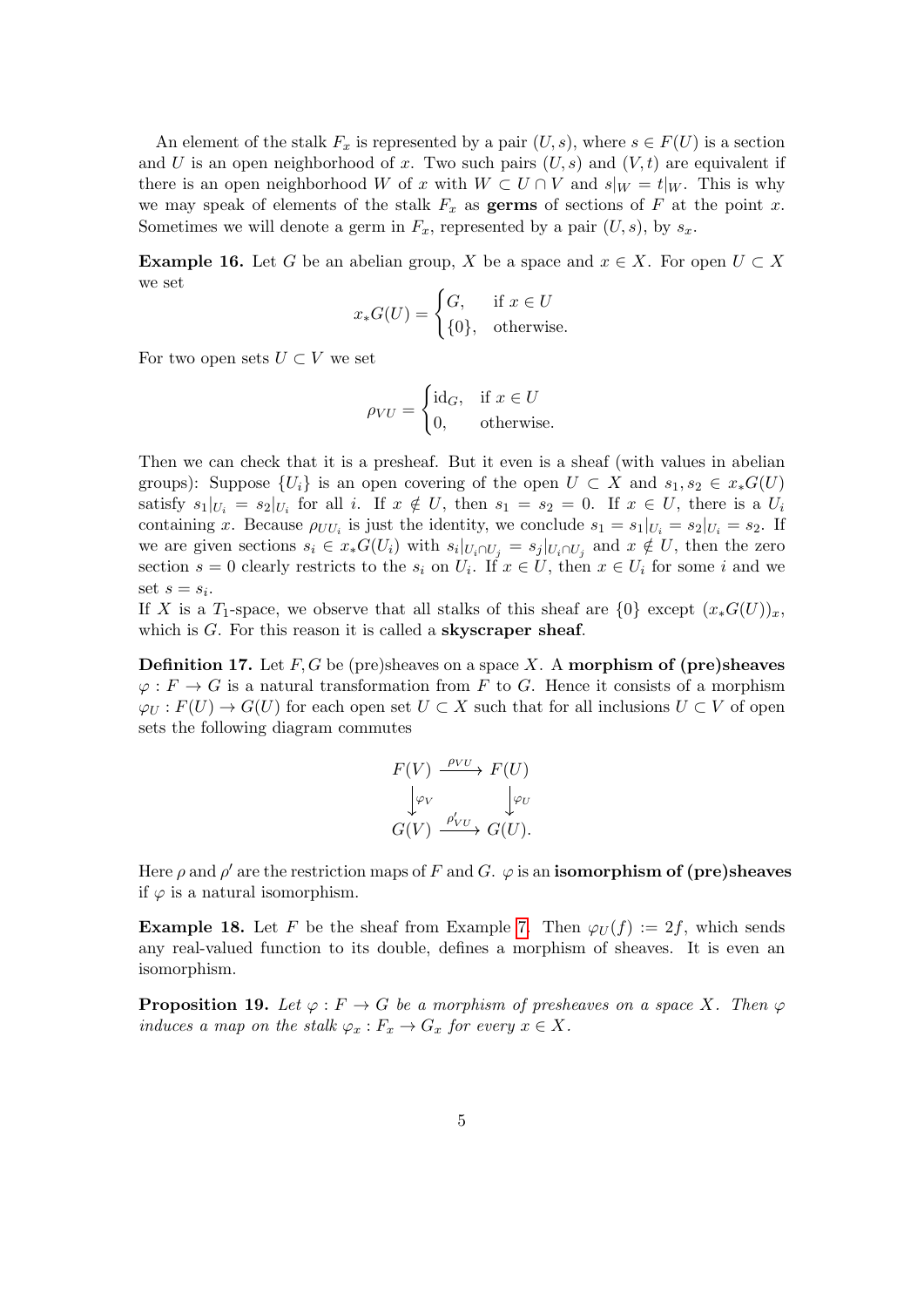*Proof.* Let  $x \in X$ , then  $\varphi_x[U, s] = [U, \varphi_U(s)]$ , where  $[U, s]$  stands for the equivalence class of the pair  $(U, s)$  in  $F_x$ . We have to show that this is well defined. So assume  $(V, t)$ is another pair equivalent to  $(U, s)$ . Then there is an open neighborhood W of x with  $W \subset U \cap V$  such that  $s|_W = t|_W$ . It follows that  $\varphi_U(s)|_W = \varphi_W(s|_W) = \varphi_W(t|_W)$  $\varphi_V(t)|_W$ . This can be seen in the following diagram

$$
s \longmapsto s|_{W} = t|_{W} \longleftarrow t
$$
\n
$$
F(U) \xrightarrow{\rho_{UW}} F(W) \longleftarrow {\rho_{VW}} F(V)
$$
\n
$$
\downarrow \varphi_{U}
$$
\n
$$
G(U) \xrightarrow{\rho'_{UW}} G(W) \longleftarrow {\rho'_{VW}} G(V)
$$
\n
$$
\downarrow \varphi_{U}(s) \longmapsto \varphi_{W}(s|_{W}) \longleftarrow \varphi_{V}(t).
$$

 $\Box$ 

This means that for each  $x \in X$  we get a functor

$$
\cdot_x : \operatorname{PSh}(X,\mathbf{Ab}) \to \mathbf{Ab}
$$

which sends a presheaf  $F$  to its stalk at  $x$ 

$$
F\mapsto F_x
$$

and a presheaf morphism to its induced map on the stalk at  $x$ 

$$
(\varphi: F \to G) \mapsto (\varphi_x: F_x \to G_x).
$$

One easily verifies the rest of the properties that make this a functor.

**Proposition 20.** Let  $\varphi : F \to G$  be a morphism of sheaves on a topological space X. Then  $\varphi$  is an isomorphism if and only if the induced map on the stalk  $\varphi_x : F_x \to G_x$  is an isomorphism for every  $x \in X$ .

*Proof.* Assume first that  $\varphi : F \to G$  is an isomorphism of sheaves. Taking stalks is a functor as mentioned above, which, of course, sends isomorphism to isomorphisms. Hence  $\varphi_x$  is an isomorphism for each  $x \in X$ .

Assume now for all  $x \in X$  the map  $\varphi_x : F_x \to G_x$  is an isomorphism. We have to show that for any open  $U \subset X$  the map  $\varphi_U : F(U) \to G(U)$  is an isomorphism. So let  $s, t \in F(U)$  be sections satisfying  $\varphi_U(s) = \varphi_U(t)$ . Then the pairs  $(U, \varphi_U(s))$  and  $(U, \varphi_U(t))$  are equivalent in any stalk  $G_x$  with  $x \in U$ . Since  $\varphi_x$  is injective, the pairs  $(U, s)$  and  $(U, t)$  are equivalent. So there is an open neighborhood  $U_x \subset U$  of x such that

$$
s|_{U_x}=t|_{U_x}.
$$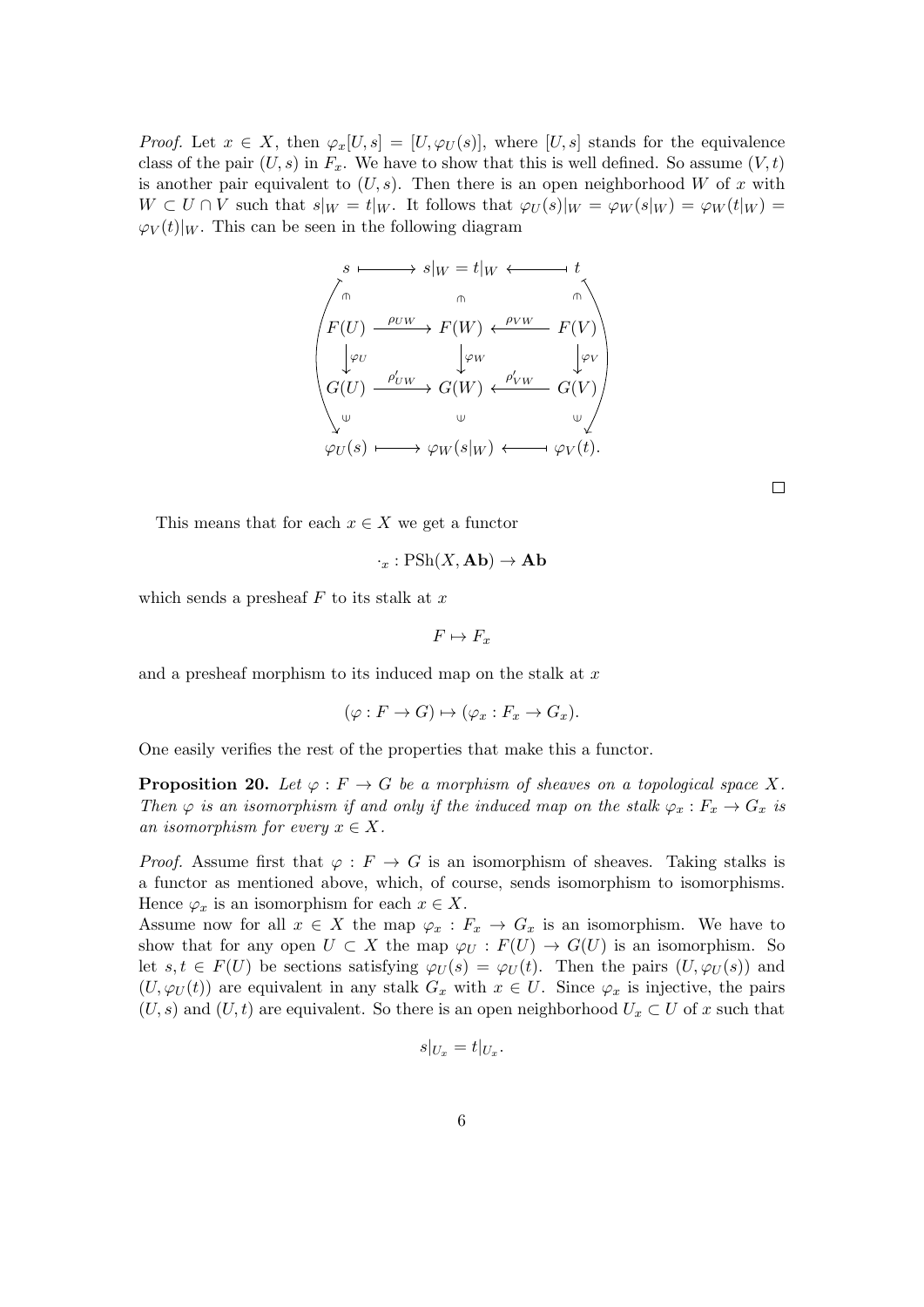${U_x}_{x\in U}$  forms an open covering of U and by [\(S1\)](#page-1-1)  $s = t$  and injectivity of  $\varphi_U$  follows. Let now  $t \in G(U)$  be any section. For any  $x \in U$  the element represented by  $(U, t)$  in  $G_x$  is equivalent to  $(U_x, \varphi_{U_x}(s^x))$  for some open neighborhood  $U_x \subset U$  of x and some section  $s^x \in F(U_x)$ , since  $\varphi_x$  is surjective. We may assume that  $t|_{U_x} = \varphi_{U_x}(s^x)$  by shrinking  $U_x$  a little if necessary. Let now  $s^x$  and  $s^y$  two such sections for  $x, y \in U$ . Then  $s^x|_{U_x \cap U_y} = s^y|_{U_x \cap U_y}$  because

$$
\varphi_{U_x \cap U_y}(s^x|_{U_x \cap U_y}) = t|_{U_x \cap U_y} = \varphi_{U_x \cap U_y}(s^y|_{U_x \cap U_y})
$$

and  $\varphi_{U_x \cap U_y}$  is injective as proofed above. Again  $\{U_x\}_{x \in U}$  forms an open covering of U and by [\(S2\)](#page-1-2) there is an  $s \in F(U)$  with  $s|_{U_x} = s^x$  for all  $x \in U$ . Since  $\varphi_U(s)|_{U_x} = t|_{U_x}$ for all points  $x \in U$  we can appeal [\(S1\)](#page-1-1) to deduce  $\varphi_U(s) = t$ .

The proposition illustrates the local nature of sheaves and would be false for presheaves.

#### <span id="page-6-0"></span>2.2 Kernels, cokernels and images of morphisms of presheaves

For this section let the category  $\mathcal C$  be **Ab**, the category of abelian groups.

**Definition 21.** Let  $\varphi : F \to G$  be a morphism of presheaves on a space X. We define the

- 1. **presheaf kernel** of  $\varphi$  to be the presheaf given by  $U \mapsto \ker \varphi_U$ ,
- 2. **presheaf image** of  $\varphi$  to be the presheaf given by  $U \mapsto \text{im } \varphi_U$ ,
- 3. **presheaf cokernel** of  $\varphi$  to be the presheaf given by  $U \mapsto \text{coker } \varphi_U$ .

Let us elaborate a little bit on this. If  $U \subset V$  are open sets. Then the first two definitions above can be illustrated in the following diagram:

$$
\ker \varphi_V \xrightarrow{\rho_{VU}} \ker \varphi_U
$$
\n
$$
\cap \qquad \cap
$$
\n
$$
F(V) \xrightarrow{\rho_{VU}} F(U)
$$
\n
$$
\downarrow \varphi_V
$$
\n
$$
G(V) \xrightarrow{\rho'_{VU}} G(U)
$$
\n
$$
\cup \qquad \qquad \cup
$$
\n
$$
\operatorname{im} \varphi_V \xrightarrow{\rho'_{VU}} \operatorname{im} \varphi_U.
$$

Using commutativity it is easy to verify that for an  $s \in \ker \varphi_V$  we have that  $s|_U \in \ker \varphi_U$ and for a  $t \in \text{im } \varphi_V$  we have  $t|_U \in \text{im } \varphi_U$ . For the third definition we only have to show that the maps induced by the restriction maps  $\rho'_{VU}$  are well defined. So let  $t + \text{im } \varphi_V \in$ coker  $\varphi_V$  and let  $t' \in G(V)$  such that  $t - t' \in \text{im } \varphi_V$ . Then  $t|_U - t'|_U = (t - t')|_U \in \text{im } \varphi_U$ which is exactly what we wanted.

We have the following proposition regarding the presheaf kernel.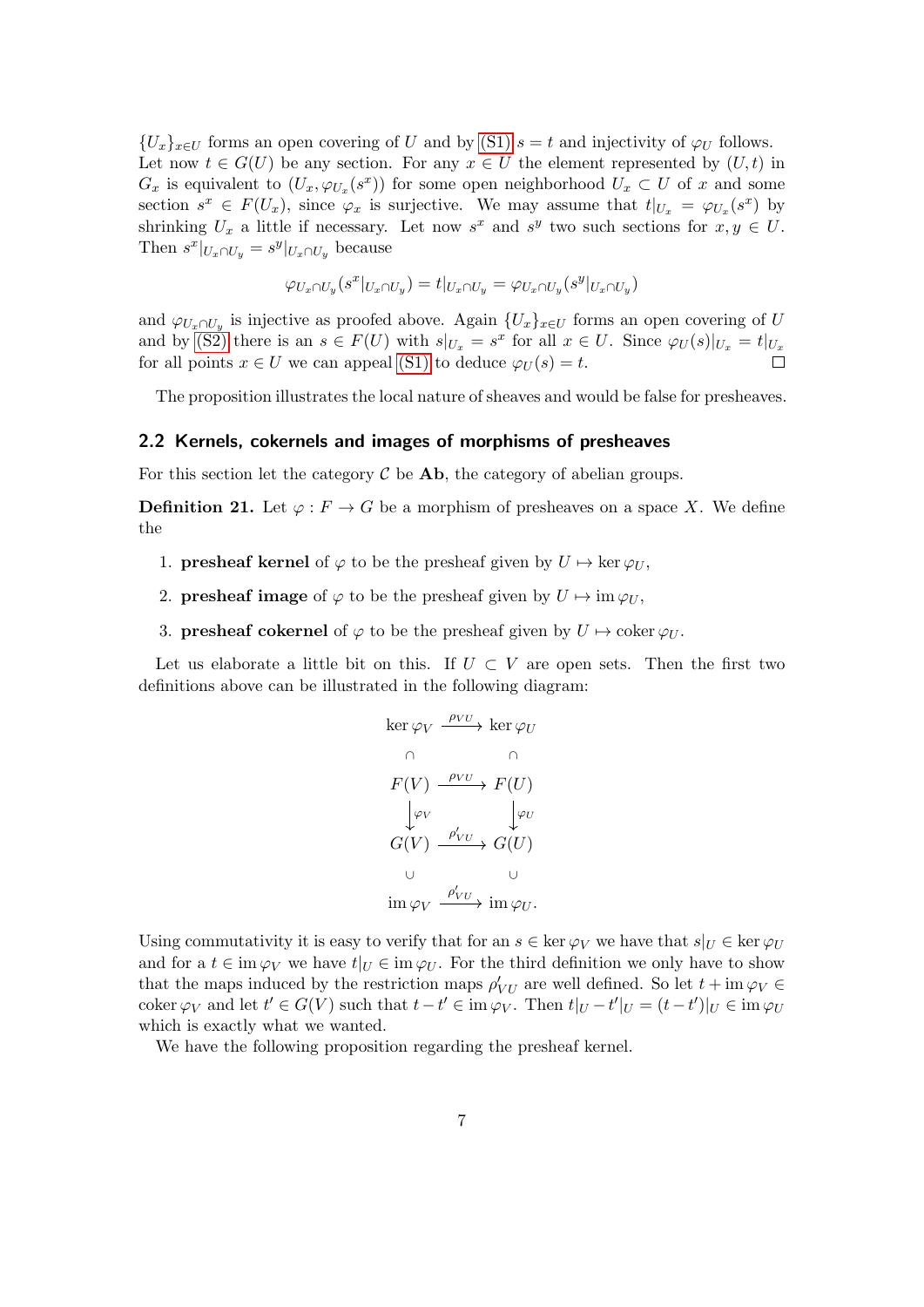<span id="page-7-0"></span>**Proposition 22.** Let  $\varphi : F \to G$  be a morphism of sheaves on a space X. Then the presheaf kernel is a sheaf.

Proof. We have to check that [\(S1\)](#page-1-1) and [\(S2\)](#page-1-2) in the definition of sheaves are satisfied. So let  $U \subset X$  be an open set and  $\{U_i\}$  be an open covering of U. [\(S1\)](#page-1-1) is obviously true since F is a sheaf. Let now  $s_i \in \ker \varphi_{U_i}$  be sections with the property that  $s_i|_{U_i \cap U_j} = s_j|_{U_i \cap U_j}$ for each i, j. Because F is a sheaf there is an element  $s \in F(U)$  with  $s|_{U_i} = s_i$  for all i. Now  $\varphi_U(s)$  is locally zero, so it is the zero section:  $\varphi_U(s)|_{U_i} = \varphi_{U_i}(s|_{U_i}) = \varphi_{U_i}(s_i) = 0$ and since G is a sheaf we conclude with [\(S2\)](#page-1-2) that  $\varphi_U(s) = 0$ .  $\Box$ 

Note that the above proposition is not true for presheaf images and presheaf cokernels. So taking presheaf image and cokernel of a morphism of sheaves might only yield presheaves. So it is natural to ask how to make a sheaf out of a presheaf - or how to sheafify a presheaf. Remember that sheaves are presheaves where the sections have two additional properties. [\(S1\)](#page-1-1) roughly says, that if sections agree locally they do so globally. So if a presheaf does not satisfy this, it violates uniqueness and one could say that there are "too many" sections. [\(S2\)](#page-1-2) roughly says, that if we are given sections locally such that they agree on the overlaps, we can glue them together to get a global section. This is an existence statement and if a presheaf does not satisfy this, we could on the other hand say that there are "too few" sections. Thus we could try to "throw away" the sections that are superfluous while "adding the missing" sections and it turns out that there is an optimal way to do it.

**Proposition 23.** Given a presheaf F on a space X, then there is a sheaf  $F^+$  on X and a (presheaf) morphism  $\theta: F \to F^+$  such that for any sheaf G on X and any morphism  $\varphi: F \to G$  there is a unique (sheaf) morphism  $\psi: F^+ \to G$  such that  $\varphi = \psi \circ \theta$ .

$$
F \xrightarrow{\theta} F^+ \\
\downarrow \varphi \qquad \qquad \swarrow \qquad \searrow
$$
\n
$$
G.
$$

### *Proof.* Construction of  $F^+$ :

We construct  $F^+$  as follows. For any open  $U \subset X$  let  $F^+(U)$  be the set of functions  $s: U \to \bigcup_{x \in U} F_x$ , from U to the disjoint union of stalks of F over points in U, such that

- 1. for all  $x \in U$  we have  $s(x) \in F_x$ ,
- 2. for all  $x \in U$  there is an open neighborhood  $V \subset U$  of x and an element  $t \in F(V)$ such that for all  $y \in V$  the germ  $t_y$  is equal to  $s(y)$ .

This means that locally around any point  $x \in U$  a section  $s \in F^+(U)$  looks like a section t of  $F(U)$ . Let the restriction maps be the usual restrictions of functions. We now have to verify that  $F^+$  is indeed a sheaf. Let  $U \subset X$  be open. First of all note that  $F^+(U)$ is nonempty because it always contains the zero section  $s(x) = 0$ . It is also a presheaf and  $F^+(U)$  is an abelian group with pointwise addition (note that for  $s_1, s_2 \in F^+(U)$ ) the section  $s_1 + s_2$  satisfies both conditions above). Let now  $\{U_i\}$  be an open covering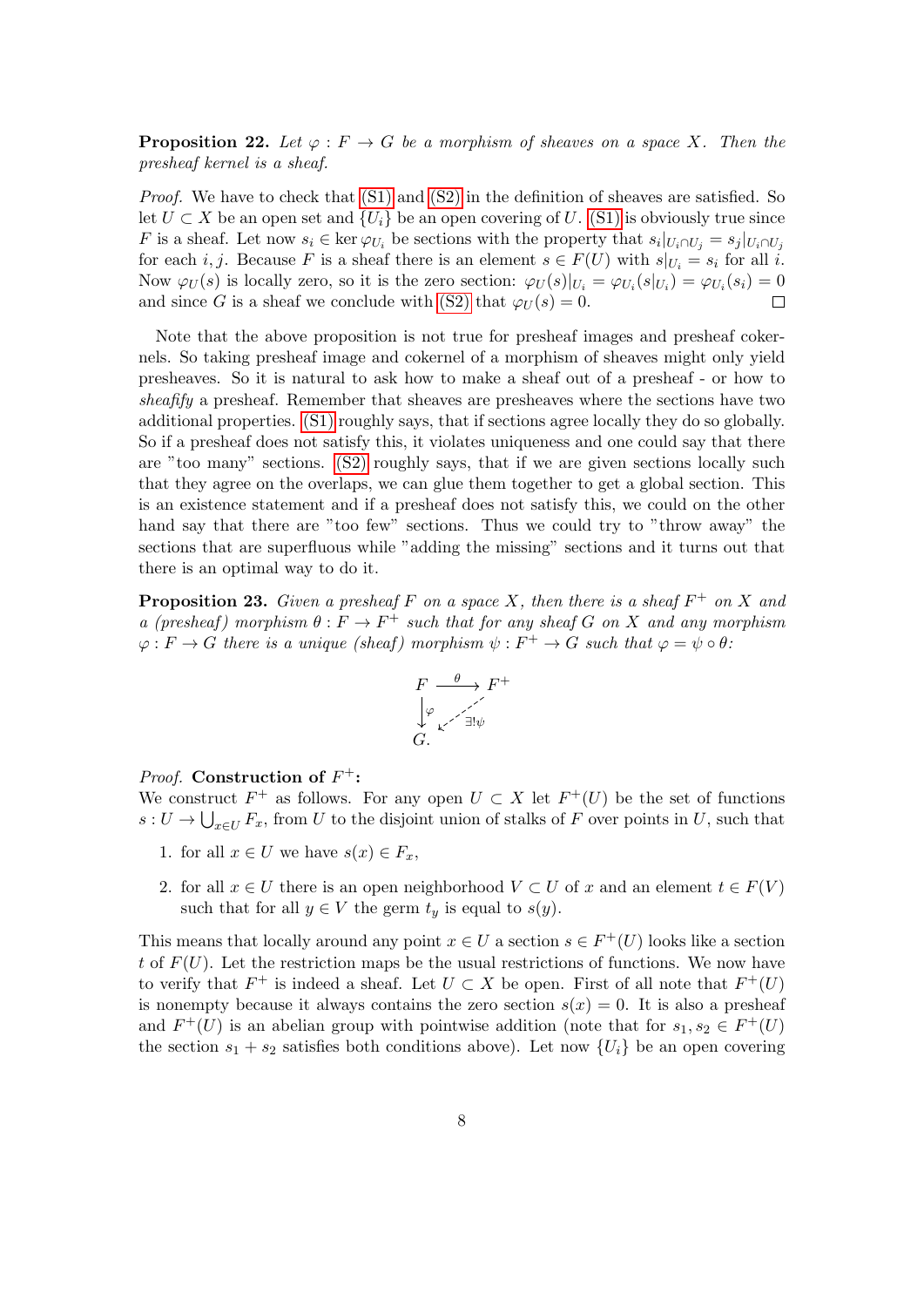of U and suppose we are given  $s_1, s_2 \in F^+(U)$  such that  $s_1|_{U_i} = s_2|_{U_i}$  for all i. Since s<sub>1</sub> and s<sub>2</sub> really are functions, it follows that  $s_1 = s_2$ . If we are given  $s_i \in F^+(U_i)$  such that for all  $i, j$  we have  $s_i|_{U_i \cap U_j} = s_j|_{U_i \cap U_j}$ , we define  $s(x) := s_i(x)$ , where  $x \in U_i$ . This is independent of the choice of i. We have to show that  $s \in F^+(U)$ . For any  $x \in U$ there is a  $U_i$  containing x such that  $s|_{U_i} = s_i$ . Hence by condition 2 above there is a neighborhood  $V_i \subset U_i$  of x and an element  $t \in F(V_i)$  such that for all  $y \in V_i$  the germ  $t_y$  is equal to  $s_i(y) = s(y)$  and we conclude that  $F^+$  is a sheaf. Construction of  $\theta : F \to F^+$ :

Now we construct the presheaf morphism  $\theta : F \to F^+$ . For open  $U \subset X$  we set

$$
\theta_U : F(U) \to F^+(U), \quad t \mapsto (x \mapsto t_x).
$$

Then the two conditions above are immediate and  $\theta_U$  indeed maps to  $F^+(U)$ . To show that  $\theta$  is a presheaf morphism we have to establish commutativity of

$$
F(V) \xrightarrow{\rho_{VU}} F(U) \qquad t \xrightarrow{\rho_{VU}} t|_{U}
$$
  
\n
$$
\downarrow \theta_V \qquad \qquad \downarrow \theta_V \qquad \qquad \downarrow \theta_V \qquad \qquad \downarrow \theta_V
$$
  
\n
$$
F^+(V) \xrightarrow{\rho'_{VU}} F^+(U) \qquad x \mapsto t_x \xrightarrow{\rho'_{VU}}.
$$

for another open  $V \supset U$  and that  $\theta_U$  is a homomorphism. Going from the top left corner first down and then right, we end up with  $U \ni x \mapsto t_x$ . Going first right and then down we obtain  $U \ni x \mapsto (t|_U)_x = t_x$ . For another section  $t' \in F(U)$  we have  $\theta_U(t+t') = x \mapsto (t+t')_x = x \mapsto (t_x+t'_x) = \theta_U(t) + \theta_U(t')$ , so  $\theta_U$  is a homomorphism. Construction of a  $\psi : F^+ \to G$ :

Let now G be any sheaf on X and let  $\varphi : F \to G$  be a morphism. By the second condition there is for any section  $s \in F^+(U)$  and any  $x \in U$  an open neighborhood  $V_x \subset U$  of x and a section  $t^x \in F(V_x)$  with  $s(z) = t^x_z$  for all  $z \in V_x$ . Then  $\{V_x\}_{x \in U}$  is an open covering of  $U$ . We set

$$
\psi_U(s) :=
$$
"The section  $g \in G(U)$  with  $g|_{V_x} = \varphi_{V_x}(t^x)$ ".

We have to verify that  $\varphi_{V_x}(t^x)|_{V_x \cap V_y} = \varphi_{V_y}(t^y)|_{V_x \cap V_y}$  for all  $x, y \in U$  and then by [\(S2\)](#page-1-2) this will give us a section  $g \in G(U)$ . For all  $z \in V_x \cap V_y$  it is true that  $t_z^x = s(z) = t_z^y$ and so there is an open neighborhood  $W_z \subset V_x \cap V_y$  of z such that  $t^x|_{W_z} = t^y|_{W_z}$ .  $\{W_z\}_{z\in V_x\cap V_y}$  forms an open covering of  $V_x\cap V_y$  and

$$
(\varphi_{V_x}(t^x)|_{V_x \cap V_y})\Big|_{W_z} = \varphi_{W_z}(t^x|_{W_z}) = \varphi_{W_z}(t^y|_{W_z}) = (\varphi_{V_y}(t^y)|_{V_x \cap V_y})\Big|_{W_z}
$$

so by [\(S1\)](#page-1-1) we obtain  $\varphi_{V_x}(t^x)|_{V_x \cap V_y} = \varphi_{V_y}(t^y)|_{V_x \cap V_y}$ .

We also have to show that the obtained section  $g \in G(U)$  does not depend on the choices of the  $V_x$  and  $t^x$ . So let  $U_x$  and  $u^x$  another such choice and let  $h \in G(U)$  be the section obtained from them. Then  $t_x^x = s(x) = u_x^x$  and we obtain an open neighborhood  $W_x \subset V_x \cap U_x$  such that  $t^x|_{W_x} = u^x|_{W_x}$ . So  $\{W_x\}$  forms an open covering of U,

$$
g|_{W_x} = \varphi_{V_x}(t^x)|_{W_x} = \varphi_{W_x}(t^x|_{W_x}) = \varphi_{W_x}(u^x|_{W_x}) = \varphi_{U_x}(u^x)|_{W_x} = h|_{W_x}
$$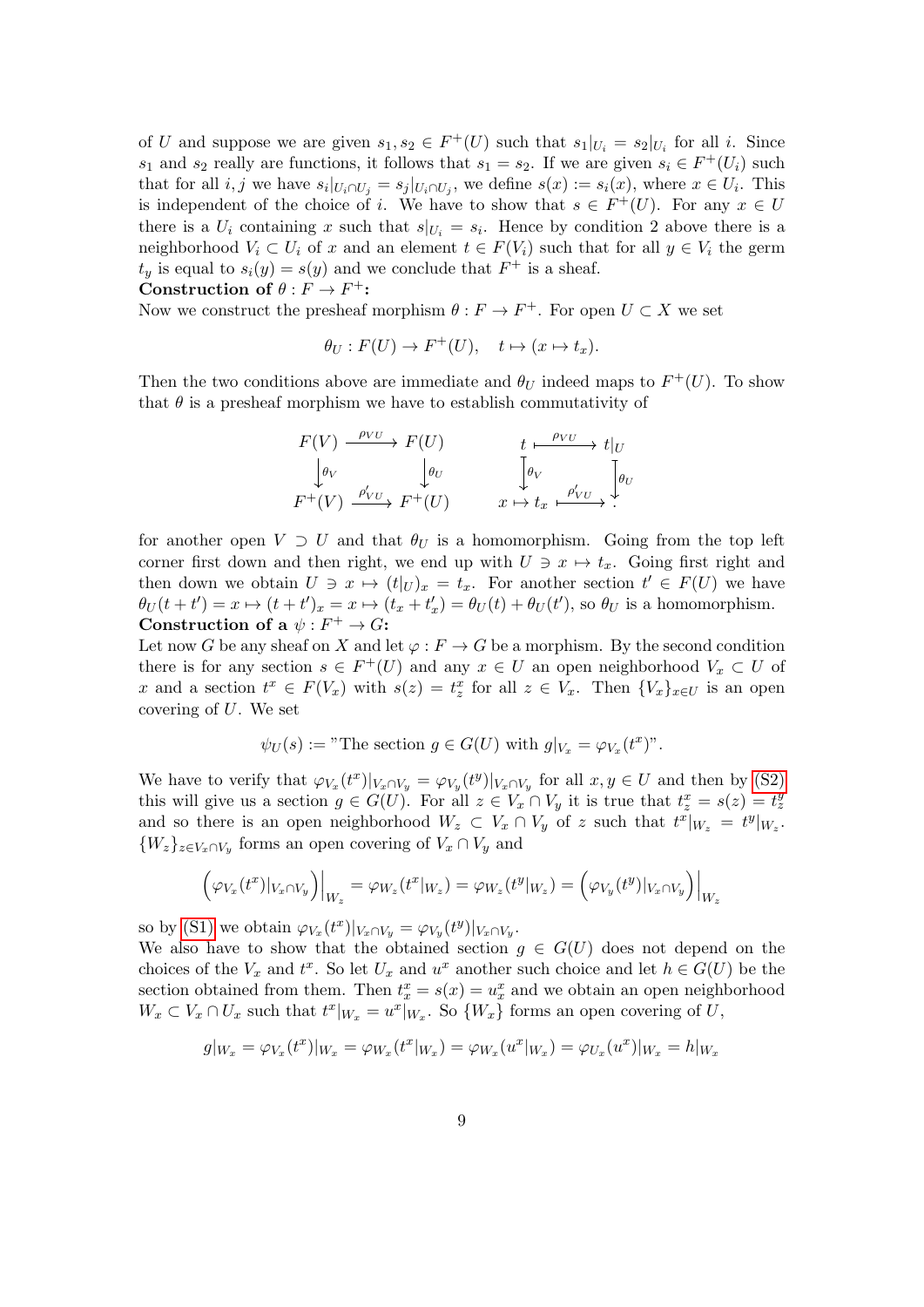and by [\(S1\)](#page-1-1) we conclude  $q = h$ . Also one verifies that  $\psi_U$  is a homomorphism using (S1) again. Lastly for open  $U \subset V$  we need to establish the commutativity of



For  $s \in F^+(V)$  we choose the  $V_x$  and  $t^x$  such that for  $x \in U$  we have  $V_x \subset U$ . Then we can use the same  $V_x$  and  $t_x$  for  $s|_U$ . Now going first right then down we get  $\psi_U(s|_U)$  and first down then right yields  $\psi_V(s)|_U$ . Observe that

$$
(\psi_V(s)|_U)\Big|_{V_x} = \psi_V(s)|_{V_x} = \varphi_{V_x}(t^x) = \psi_U(s|_U)|_{V_x},
$$

and  ${V_x}$  is an open covering of U, hence by [\(S1\)](#page-1-1) commutativity is established. The assertion  $\varphi = \psi \circ \theta$  is immediately verified.

Uniqueness of 
$$
\psi : F^+ \to G
$$
:

Assume we have another sheaf morphism  $\psi'$  as above. Then for open  $U \subset X$  consider the diagram



Let  $s \in F^+(U)$  be any section and suppose we use  $V_x, t^x$  for the definition of  $\psi_U(s)$ . Once again  ${V_x}$  is an open covering of U and

$$
\psi_U(s)|_{V_x} = \varphi_{V_x}(t^x) = \psi'_{V_x}(\theta_{V_x}(t^x)) = \psi'_{V_x}(s|_{V_x}) = \psi'_U(s)|_{V_x},
$$

 $\Box$ 

so by [\(S1\)](#page-1-1)  $\psi_U(s) = \psi'_U(s)$  and we are done (finally!).

**Remark 24.** As usual with universal properties, the sheaf  $F^+$  is unique up to isomorphism. It follows, that if F is already a sheaf, then  $F^+$  is isomorphic to F via  $\theta$ .

Proposition 23 reinforces the perspective that the sections  $s \in F(U)$  of a sheaf F are functions defined on U. Since if you look at sections of the sheafification  $F^+$  (being isomorphic to  $F$ ) they are exactly that.

**Definition 25.** For a presheaf F on a topological space X we call the sheaf  $F^+$  together with the morphism  $\theta: F \to F^+$  constructed above the **sheafification** of F or the **sheaf** associated to F.

**Remark 26.** For a morphism of presheaves  $\varphi : F \to G$  there is a unique morphism  $\varphi^+ : F^+ \to G^+$  making the following diagram commute

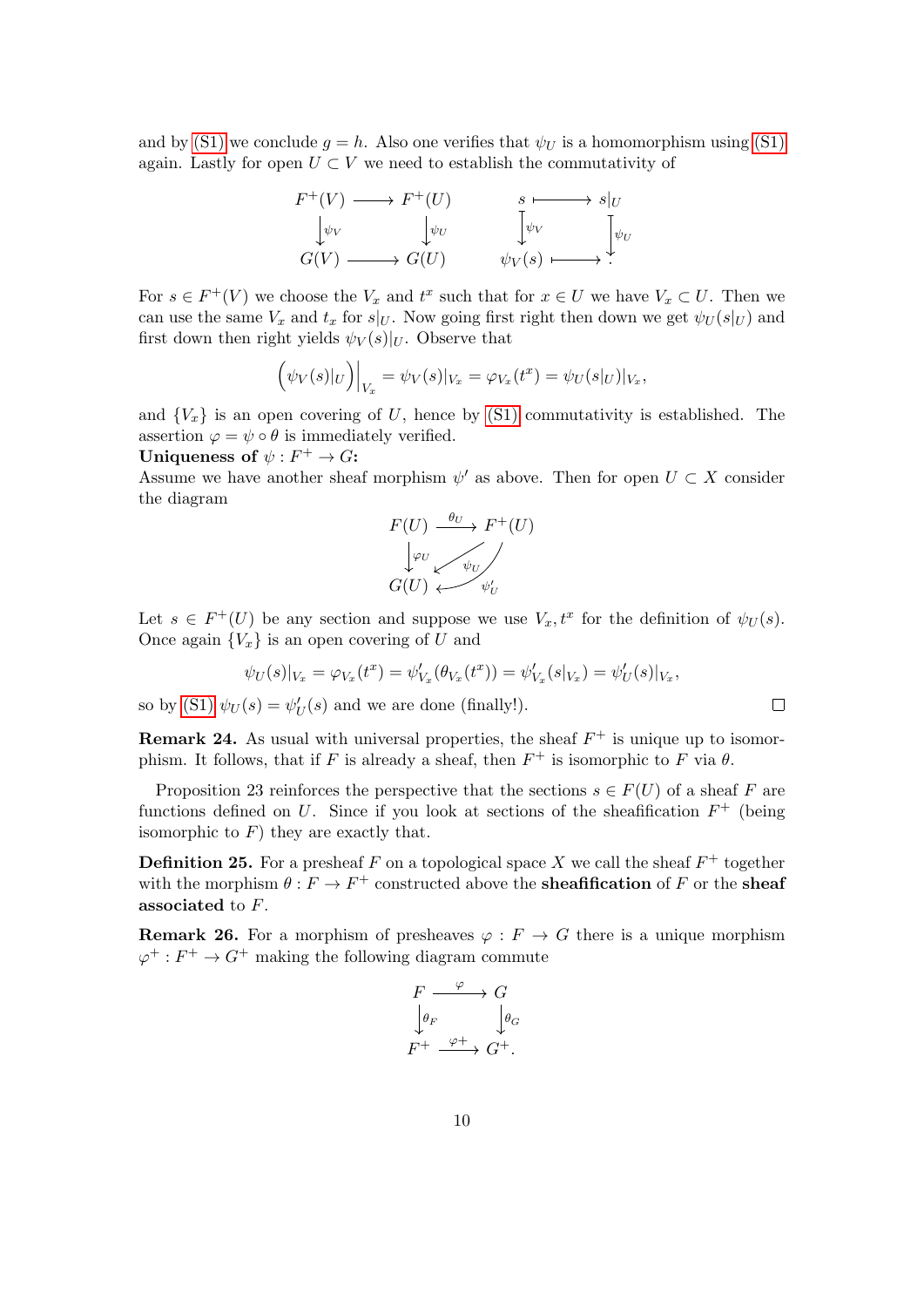Verifying the functorial properties we conclude that sheafifying is a functor

$$
\cdot^+ : \mathrm{PSh}(X, \mathbf{Ab}) \to \mathrm{Sh}(X, \mathbf{Ab}).
$$

**Proposition 27.** For a presheaf F the morphism  $\theta : F \to F^+$  induces an isomorphism on the stalks, so  $F_x \approx F_x^+$  for all  $x \in X$ .

*Proof.* Let  $x \in X$  be a any point, V an open neighborhood of x and  $t \in F(V)$  a section such that  $\theta_x(t_x) = 0$ . Then there is an open  $U \ni x$  with  $0 = \theta_V(t)|_U = (U \ni y \mapsto t_y)$ . Hence  $t_x = 0$ .

Take now any  $s_x \in F_x^+$ . By the construction of  $F^+$  there is an open  $U \ni x$  and a  $t \in F(U)$  with  $s(y) = t_y$  for all  $y \in U$ . So  $\theta_U(t) = s|_U$  and we obtain  $\theta_x(t_x) = s_x$ .  $\Box$ 

Example 28. Consider the presheaf from Example [9.](#page-2-1) It satisfies [\(S2\)](#page-1-2) but not [\(S1\).](#page-1-1) The stalks are  $F_x \approx \mathbb{R} \approx F_y$ . We obtain

$$
F^+(\{x,y\}) = \{s : \{x,y\} \to F_x \cup F_y\} \approx \{s : \{x,y\} \to \mathbb{R}\} \approx \mathbb{R} \oplus \mathbb{R},
$$

so we got rid of one factor  $\mathbb R$  and have therefore "thrown away" a lot of sections. Note also that the two sections  $(0, 1, 1), (0, 1, 2) \in F({x, y})$  both get mapped to  $(x \mapsto 0, y \mapsto$  $1) \in F^+(\{x,y\})$  by  $\theta$ .

**Example 29.** Now consider the presheaf  $F$  from Example [8.](#page-2-2) The presheaf of bounded continuous functions on  $X = \mathbb{R}$  does satisfy [\(S1\)](#page-1-1) but not [\(S2\).](#page-1-2) We claim that its sheafification  $F^+$  is isomorphic to the sheaf of continuous functions (here with values in abelian groups), which we denote by  $C^0$ . Let  $U \subset \mathbb{R}$  be open, G a sheaf on R and  $\varphi: F \to G$  a morphism. We have to show that there is a unique morphism  $\psi: C^0 \to G$ making the diagram

$$
F(U) \xrightarrow{\text{incl}} C^{0}(U)
$$
  

$$
\downarrow \varphi
$$
  

$$
G(U)
$$

commutative. For a continuous function  $f: U \to \mathbb{R}$  we can find an open covering  $\{U_i\}$ of U such that  $f|_{U_i}$  is bounded. We then set

$$
\psi_U(f)
$$
 = "The section  $g \in G(U)$  with  $g|_{U_i} = \varphi_{U_i}(f|_{U_i})$ ",

which makes the diagram commute. Note that this does not depend on the open cover  ${U_i}$  and that  $\psi$  thus is a well defined morphism. If  $\psi'$  is another such morphism we use the cover  $\{U_i\}$  again to see that  $\psi_U(f)|_{U_i} = \varphi_{U_i}(f)|_{U_i} = \psi'_U(f)|_{U_i}$ . Hence by [\(S1\)](#page-1-1)  $\psi = \psi'.$ 

**Definition 30.** A subsheaf of a sheaf F is a sheaf F' such that  $F'(U)$  is a subgroup of  $F(U)$  for every open  $U \subset X$  and the restriction maps of  $F'$  are induced by those of F.

**Remark 31.** Observe that for any point  $x \in X$  the stalk  $F'_x$  can be naturally identified with a subgroup of  $F_x$ .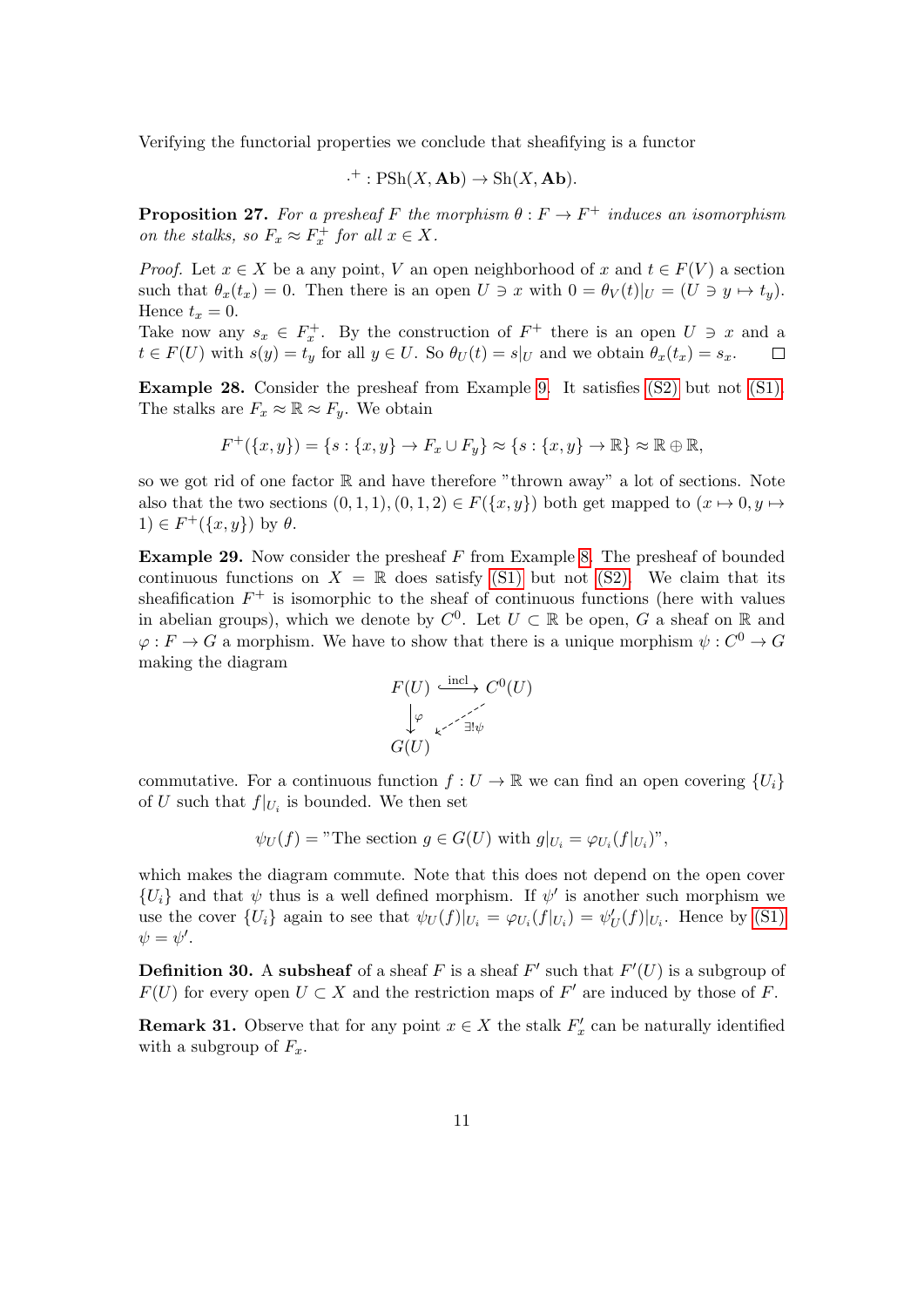**Definition 32.** If  $\varphi$ :  $F \to G$  is a morphism of sheaves, we define the **kernel** of  $\varphi$ , denoted by ker  $\varphi$ , to be the presheaf kernel of  $\varphi$  which is a sheaf by Proposition [22.](#page-7-0)

**Remark 33.** ker  $\varphi$  is a subsheaf of F.

**Definition 34.** A morphism of sheaves  $\varphi : F \to G$  is said to be **injective** if ker  $\varphi = 0$ .

**Remark 35.**  $\varphi$  is injective if and only if  $\varphi_U : F(U) \to G(U)$  is injective for every open  $U \subset X$ .

For a morphism of sheaves  $\varphi : F \to G$ , we let for the moment the sheafification of the presheaf image of  $\varphi$  be denoted by im $\varphi$ . By the universal property of the sheafification there is a natural morphism im $\varphi \to G$ . We will show that this is injective and thus im $\varphi$ can be identified with a subsheaf of G.

**Lemma 36.** Let  $\varphi : F \to G$  be a morphism of presheaves such that  $\varphi_{U} : F(U) \to G(U)$ is injective for each open  $U \subset X$ . Then the induced morphism  $\varphi^+ : F^+ \to G^+$  is injective.

*Proof.* Let  $s \in F^+(U)$  be any section such that  $\varphi^+(s) = 0$ . There is an open neighborhood  $U_x \subset U$  of each x and a section  $t \in F(U_x)$  such that  $s(y) = t_y$  for each  $y \in U_x$ . Consider the diagram

$$
F(U_x) \xrightarrow{\varphi_{U_x}} G(U_x)
$$
  
\n
$$
\downarrow \qquad \qquad \downarrow
$$
  
\n
$$
F^+(U_x) \xrightarrow{\varphi_{U_x}^+} G^+(U_x).
$$

Mapping  $t$  first right, then down we obtain the map

$$
U_x \ni y \mapsto (\varphi_{U_x}(t))_y
$$

which is zero due to commutativity. Thus we find an open neighborhood  $V_x \subset U_x$  of x such that  $\varphi_{U_x}(t)|_{V_x} = \varphi_{V_x}(t|_{V_x}) = 0$ . Using injectivity of  $\varphi_{V_x}$  yields  $t|_{V_x} = 0$  and so  $s(x) = t_x = 0$ , so  $s = 0$ .  $\Box$ 

**Proposition 37.** If  $\varphi : F \to G$  is a morphism of sheaves, then the natural morphism  $\lim \varphi \to G$  is injective. Hence we can identify  $\lim \varphi$  with a subsheaf of G.

*Proof.* The inclusion im  $\varphi_U \hookrightarrow G(U)$  is clearly injective for each open  $U \subset X$ , so the statement follows from the lemma above.  $\Box$ 

**Definition 38.** For a morphism of sheaves  $\varphi : F \to G$  we define the **image** of  $\varphi$ , denoted by im  $\varphi$ , to be the subsheaf of G identified with im $\varphi$ .

**Definition 39.** A morphism of sheaves  $\varphi : F \to G$  is said to be surjective if im  $\varphi = G$ .

We saw that a morphism of sheaves  $\varphi : F \to G$  is injective if and only if  $\varphi_U : F(U) \to$  $G(U)$  is injective for each open  $U \subset X$ . The corresponding statement for surjective morphisms is *not* true, as we will see now.